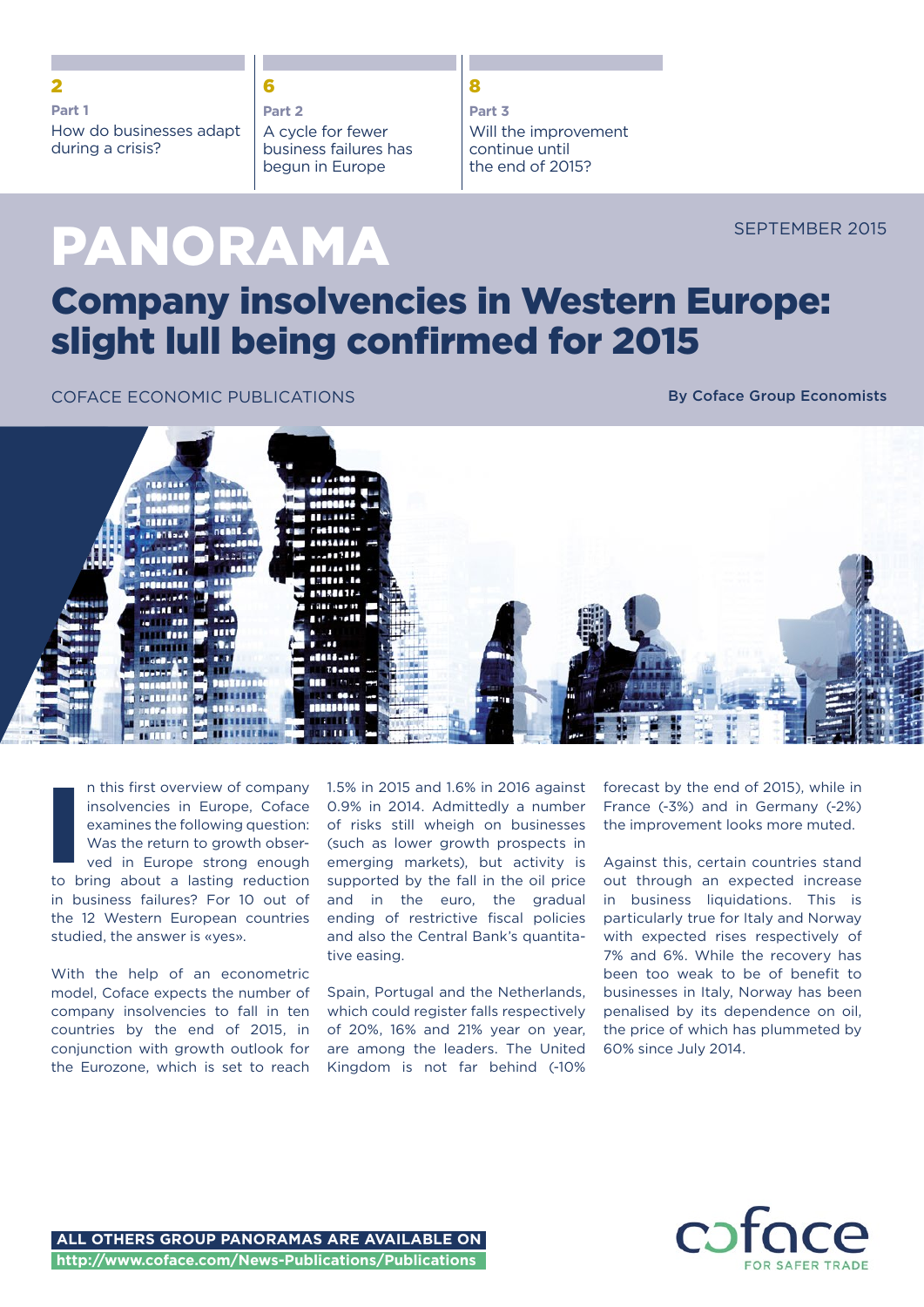SEPTEMBER 2015

# **COMPANY INSOLVENCIES IN WESTERN EUROPE: SLIGHT LULL BEING CONFIRMED FOR 2015**

# BY OUR ECONOMISTS



Guillaume BAQUÉ Economist



Adrien BONNET Junior Economist



Pierre BOSSUET Junior Economist



# INTRODUCTION

The financial strength of European businesses was damaged by the recessions affecting the Eurozone in 2009, 2012 and 2013. With growth of +0.9% in 2014, the Eurozone's economy regained sufficient strength for a decline in business failures to be observed in most of the countries. There was renewed hope regarding the ability of the European economies to create wealth. Though the recovery was to a great extent sustained by cyclical effects (fall in the oil price and in the euro, less restrictive fiscal policies and the ECB's quantitative easing), the acceleration in growth is undeniable.

The recent trend in European business failures shows that they have benefitted somewhat from this timid recovery. Apart from these cyclical factors, they are also benefitting from public policies designed to support businesses: 10 of the 12 countries in our

sample have, for example, cut corporate tax rates since 2007). Finally, wage moderation has maintained the business margins, which, thanks also to stronger demand, have recently recovered.

This more favourable economic context raises the following question: Is the rebound in growth observed since mid-2014 and expected for 2015 and 2016 of sufficient scale for the downward trend in business failures to continue in Europe in the coming months? To answer this question we shall see how businesses have adapted since 2008 in a context of economic slowdown. Then we shall analyse the current trends in business failures. Finally, we shall use a tool for modelling business failures, which includes four explanatory variables for the 12 countries in our sample in order to deliver our forecasts.

#### HOW DO BUSINESSES ADAPT IN A PERIOD OF CRISIS? 1

The fall of Lehman Brothers and then the Eurozone sovereign debt crisis have left traces in the European business landscape. The weakest businesses have naturally been eliminated but at a higher than usual rate. All have had to confront new constraints: sluggish internal and external demand, rationing of credit.

#### **Two successive crises**

At the end of 2008, the subprime crisis sent shock waves through the world economy. The weakest businesses then faltered and fell into default, creating a vicious circle which affected their suppliers. In 2009, company insolvencies increased in all the countries of our sample: ranging from 11% (Belgium) to 79% (Spain) and by 30% on average. The construction sector was particularly affected, being by its nature very dependent on changes in credit conditions. At the European Union level, this accounts for 20% of businesses and 11% of employees. The bursting of the property bubbles therefore accelerated the rise in

business failures in the countries of Southern Europe. The construction sector's added value (AV) in 2014 (see appendix 2, page 12) fell to 9% of the total in Portugal, 11% in Spain and in Italy against 11%, 20% and 14% respectively in 2008.

The uncertainties concerning the sustainability of public debt in the Eurozone constituted the second wave of the crisis. After the brief recovery of activity in 2010 and 2011, GDP contracted again: -0.8% in 2012 then -0.5% in 2013. Businesses therefore continued to suffer from difficult credit conditions, shrinking margins and sluggish demand. These poor prospects facing businesses deterred investments (-6.1% between 2011 and 2013). In this context business failures unsurprisingly peaked again with an average rise of 8% in 2012 in 2012 and 5% in 2013 in the 12 countries studied (*chart no. 1, page 3*).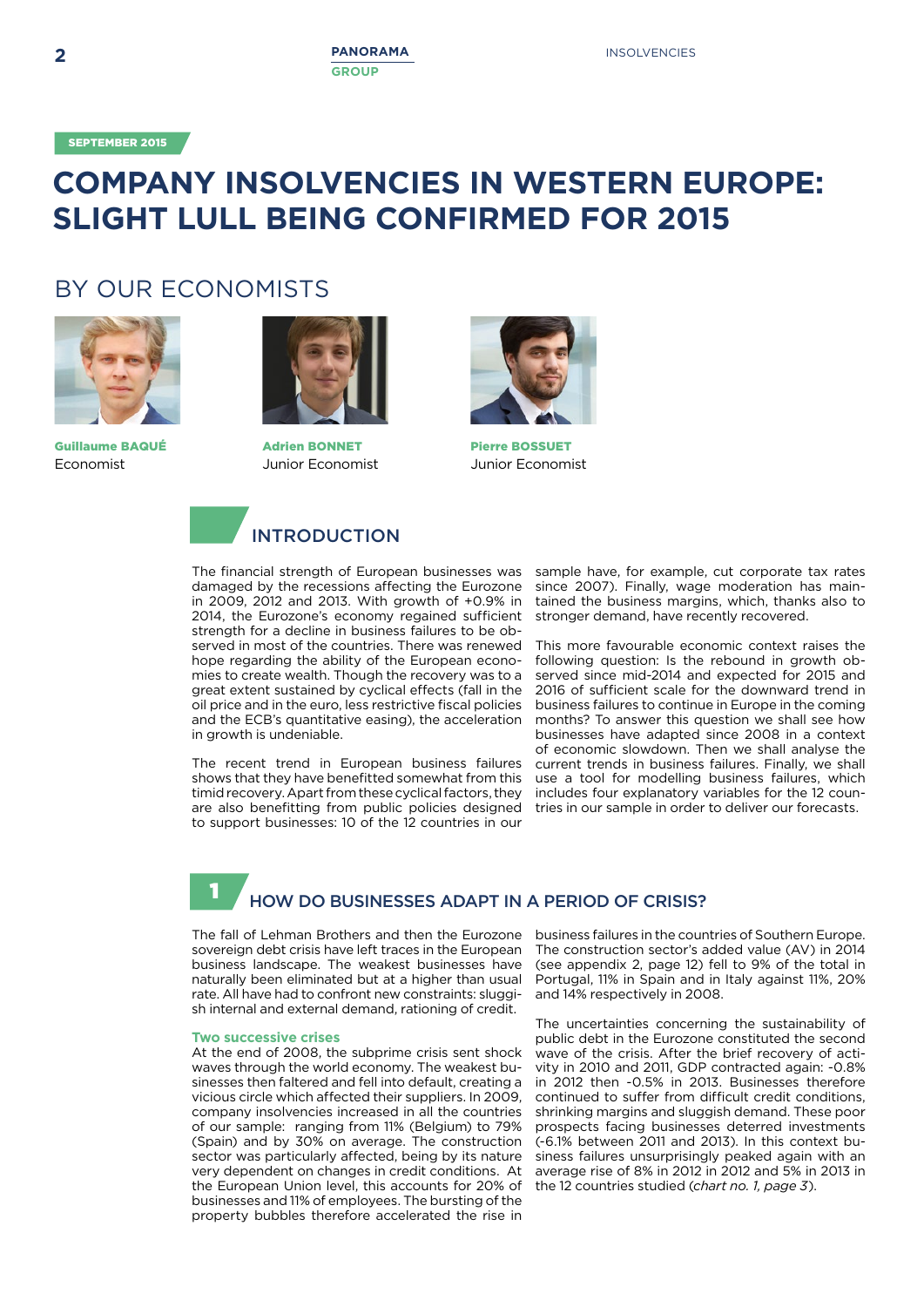

**3**

#### Chart No.1

Business insolvencies (annual average, 100 = january 2008)



While the industrial sectors were those chiefly affected by the business failures during the subprime crisis, services businesses were more affected by this second phase in a general context of spending moderation. We also note that Spain paid the highest price since the number of businesses in liquidation nearly doubled between 2009 and 2013 (admittedly from a low level) to reach 9,143 liquidation procedures (+77%), followed by Portugal (+69%) and Italy (+51%).

#### **Wealth destruction was greatest in the economies of Southern Europe**

Although the Eurozone's most vulnerable countries seem today to be returning to growth, they have not all regained their pre-crisis levels of wealth, namely Italy (91%), Portugal (93%), Finland (93%), Spain (95%) and Denmark (97%). As for the Netherlands it just managed to regain its pre-crisis wealth level in the first quarter of 2015 (*chart no. 2*). It will therefore require several years for countries such as Italy or Portugal to return to a level of wealth comparable to that of 2008.

Chart No. 2 Real GDP growth (100 = january 2008)



The consequences of such wealth loss on potential growth are also significant. The European economic slowdown led to an explosion of unemployment rates in the Eurozone, particularly in the countries of Southern Europe and among the young (22% of 12-24 year-olds in the Eurozone). This deterioration was accompanied by an increase in long-term unemployment (12 months or more), up from 3% to 6.1% between 2008 and 2013, leading to a waste of human capital. Indeed the longer the search for employment, the higher the likelihood of getting a job programme, the higher the intermitious of getting a job which does not match job-seeker's skills, which in which does not match job-seeker's skills, which in crease in long-term unemployment therefore leads to a rise in the rate of structural unemployment and ultimately to a reduction in potential growth. This is referred to as the hysteresis effect.

# BOX 1

When a business finds itself unable to meet its payment obligations judicial proceedings are begun under the authority of the competent body. This may result either in the company being put into receivership or in its liquidation. The statistical data of our sample include only liquidations. Only the French data needed restating because they also included receivership proceedings (29% of business failures in 2014 in metropolitan France). So here, by business failure, we mean the putting of the business into liquidation business into liquidation.

However, though the scope seems identical, the legal frameworks of the 12 countries studied are different, some encouraging bankruptcy procedure more than others, to the detriment, for example, of a rescue procedure (mediation, purchase by a third party) which is not recognised in the insolvency figures. The new changes to this legal framework affect the number of failures and thus limit the analysis of their rate of growth. The World Bank's annual study on the ease of doing business (Doing Business, Resolving insolvency) highlights these national divergences (table no. 1). By way of example, since 2010 Spain has reformed its bankruptcy procedures three times in order to accelerate and facilitate restructurings and liquidations. Some of the increase in insolvencies in this country can therefore be attributed to these legal changes. On the other hand, France has favoured receivership and restructurings in recent years, thereby reducing the number of liquidations. יי.<br>זמ way or example, since 2010 3pain has rero



T<mark>able No.1</mark><br>New mesures which facilitate liquidations **n** or preservation of the business  $\blacksquare$ 

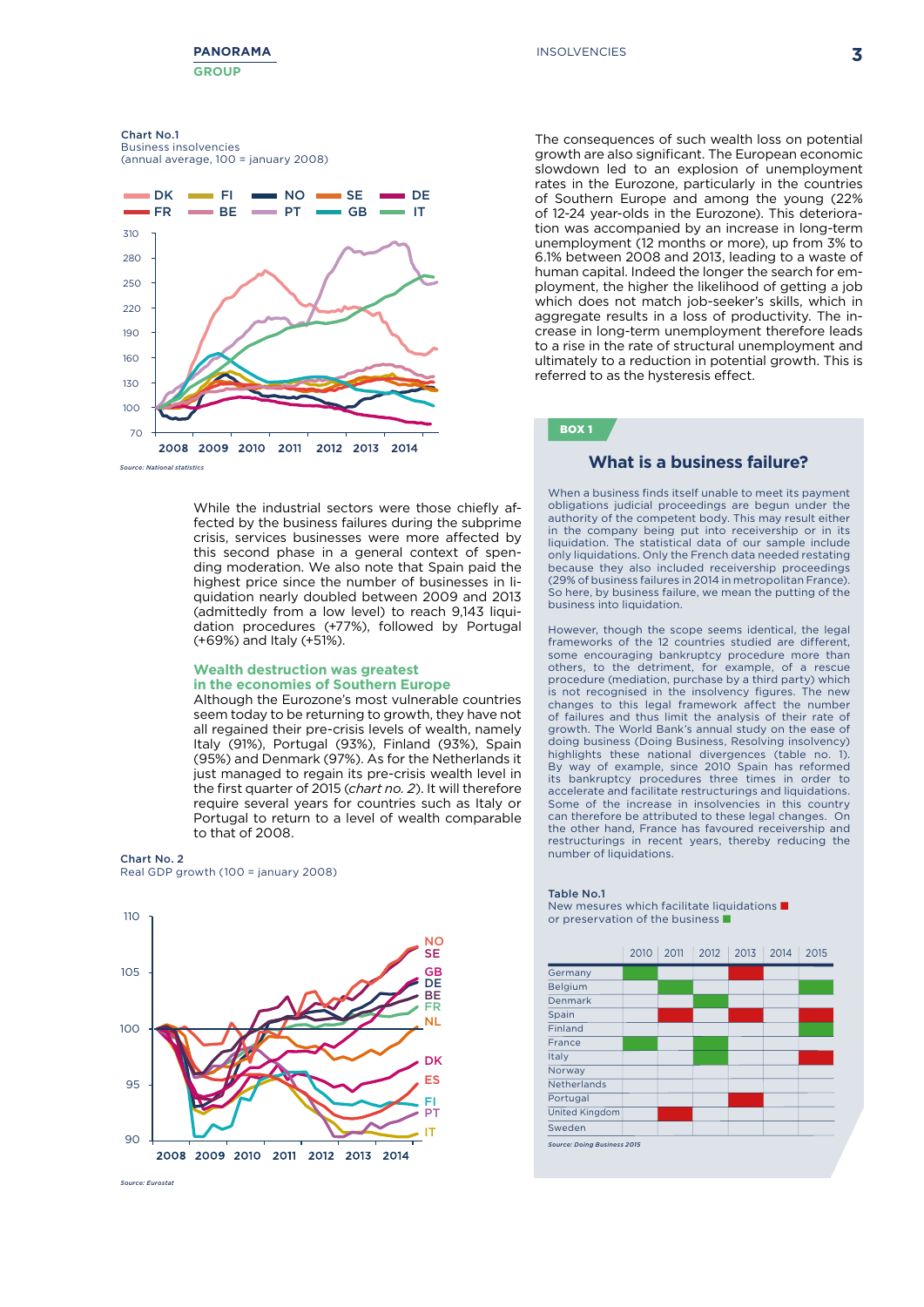#### **Different kinds of cost reduction by country**

In a gloomy economic environment, businesses can respond in three ways: price cuts to stimulate demand, margin reductions to offset higher costs (such as the 18 6 increased cost of credit) or cost cutting in order to maintain constant margins. When there is a temporary shock leading to a reduction in demand and difficulties in accessing credit, according to a study by the ECB 94% of European businesses primarily embark on cost cutting strategies<sup>(1)</sup>. Initially, temporary workers are not re-engaged, which does not lead to additional costs. Then wage increases may be reduced or halted. Finally, if prospects remain poor, businesses may reduce working hours and, as a last resort, the number of permanent jobs. For example, Spain is the European country which made the most use of temporary workers before the crisis (32% of jobs against the European average of 15% in 2007), so that the majority of businesses' cost reductions were made in this way (*chart no. 3*). On the other hand, countries like France or Belgium prioritised a reduction of working hours and a wage freeze.

#### Chart No.3

Distribution of responses on the choice of the most imporant strategy by reducing costs (as  $\%$ )<sup>(2)</sup>

 $\blacksquare$  Nonlabour costs **B** Hours worked

Temporary employment **Permanent employment** 



*Source: WDN Surveys*

adapting cost structures cannot wholly explain the tected. One observes therefore that the ease of dynamism of businesses since Germany is the most Finland (2.17) and Spain (2.28) are the least pro-The ability of businesses to adapt their cost structure in crisis period depends on their location. To this breakdown of workers' status are added the characteristics of the legal framework. Each country has its own legal framework which governs employment protection which can be assessed on the basis of the OECD's employment protection indicators (3). Germany (2.98), Belgium (2.95), the Netherlands (2.94), France (2.82) and Italy (2.79) have the highest worker protection against dismissal in our sample. Conversely, workers in the United Kingdom (1.62), protective and yet unemployment is lowest there.

#### **The constraint of bank deleveraging**

Strong economic activity depends moreover on the availability of sources of finance essential for business investment. A recession tends to increase the indebtedness of businesses relative to their income, which limits their sustainability. Accordingly, the growth in the volume of bank loans to non-financial businesses contracted sharply in the Eurozone to reach -5.9% in July 2013. Although this contraction in bank credit resulted in part from tightening credit supply, the fall in demand for loans by enterprises in the Eurozone also played a role: the balance of opinions of the banks surveyed by the ECB was respectively -40% and -32%(4) in Q1 2009 and Q2 2012, i.e. at the peaks of the two waves of the crisis. Moreover, more than half (55%) of the weakening demand in 2009 can be explained by a desire by firms to restructure their debt<sup>(5)</sup>.

#### Chart No.4

Total indebtedness (debt securities and borrowing) of non-financial businesses (as % of GDP)



investment. In other words, the slower and longer it is, the greater is the effect on potential growth. The 2008 financial crisis thus led to a process of business deleveraging on an unprecedented scale. According to recent study by the IMF<sup>(6)</sup> the average duration of deleveraging after a crisis for the non-financial companies of advanced countries is about five years for an average drop of 15 GDP points. This deleveraging is associated with a gain in growth potential of about 0.45 GDP points. But the importance of this process lies in its duration and its scale: too long and it is a barrier to

the burden of late payments. 40 Italian businesses remained stable at 72.8% (-0.5 the crisis, has seen its total debt fall by 5 GDP end of 2008. On the other hand, deleveraging in deleveraging process has not begun (chart No.<br>4, page 4). French businesses have even seen 00 01 02 03 04 05 06 07 08 09 10 11 12 13 14 However, in certain European countries the deleveraging process has not begun (*chart No.*  190 their debt increase by 15 GDP points since the Spain represents 24 GDP points. Even Germany, which enjoyed one of the lowest levels before points over the same period. Finally the debt of percentage points between the end of 2008 and the end of 2014), as they have had to cope with

- S.Fabiani, A. Lamo, J. Messina et T. Room, «European firm adjustment during times of economic crisis», European Central Bank, April 2015.
- collecting information from 15,235 firms, European Central Bank. (2) Wage Dynamics Network (WDN) survey carried out between 2007 and 2008
- (3) Scale from 0 (the least restrictive) to 6 (the most restrictive). «Protection of full-time workers against individual and collective dismissals», OECD 2013.
- Net balance of opinions regarding question no. 6: Over the past three months, how has the demand for loans or credit lines to enterprises changed at your bank?, «Euro area bank lending survey», European Central Bank.
- ink lending survey», European Central Bank.<br>Delayersing and Crowth Fallowing Bushau (5) Net balance of opinions regarding question no. 7A: Debt refinancing/restructuring and renegotiation, «Euro area bank lending survey», European Central Bank. (6) S. Chen and co, «Private Sector Deleveraging and Growth Following Busts»,
- From a property  $\mathcal{L}_B$  is the property of  $\mathcal{L}_B$  in  $\mathcal{L}_B$  is the property of  $\mathcal{L}_B$ IMF, February 2015.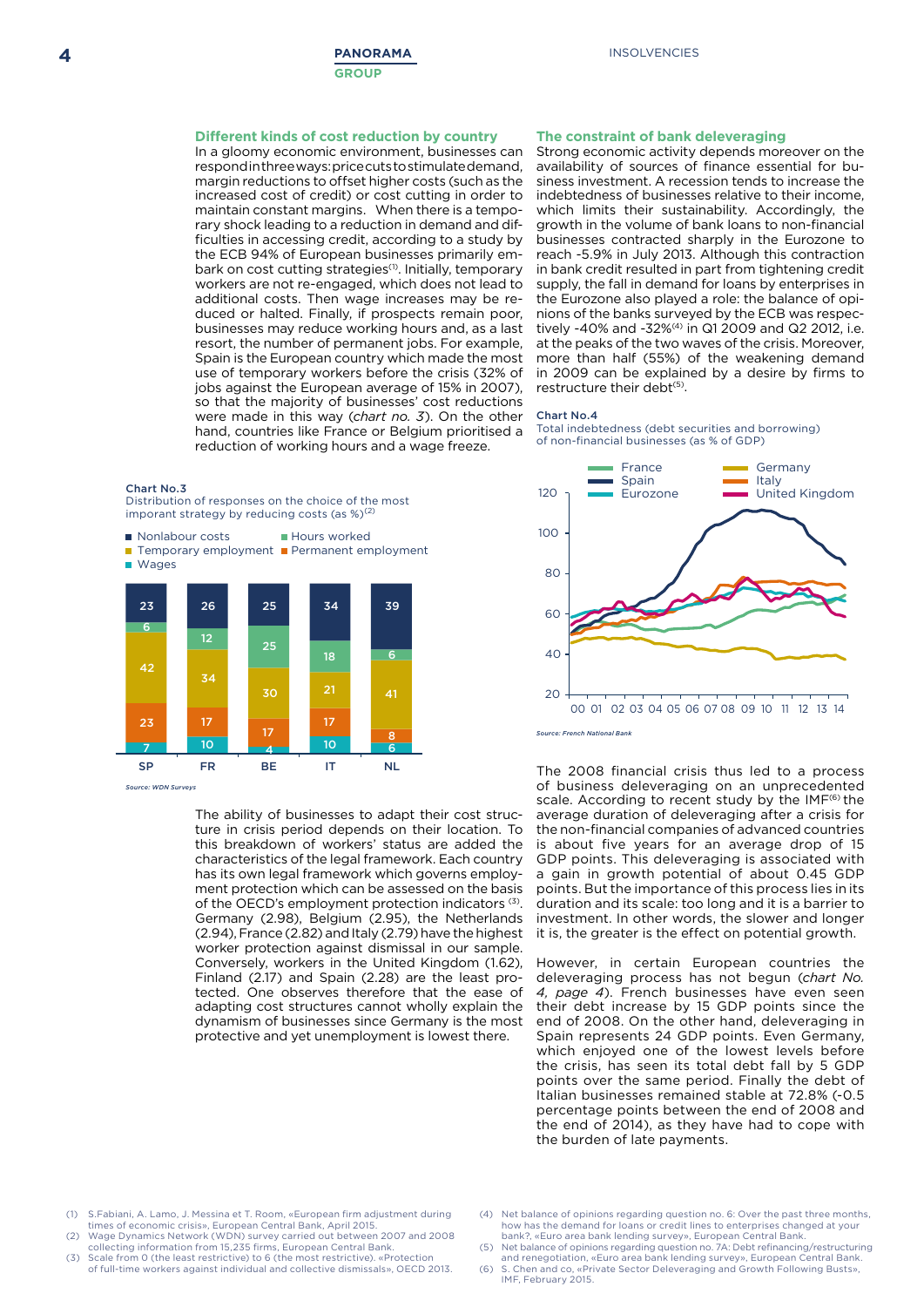#### **But a deleveraging process constrained by non-payments**

Trade payables weigh heavily on the ability of businesses to reduce their debt; they depend on the goodwill of their creditors. In France, payables represented 14% of the total balance sheet<sup>(7)</sup>in 2013 against 20% in Italy, 10% in Portugal and 5% in Germany. It is necessary to distinguish two issues: settlement periods and the effectiveness of recoveries.

#### Chart No.5 Average payment term in 2014 (in days)



Moreover, the capacity of the legal context to facilitate the liquidation procedure removes the contagion risk of insolvency. The World Bank's annual study on the ease of doing business (*Doing Business 2015*) evidences a great disparity between the countries of our sample. Conditions for resolving insolvency are the least favourable in Spain, Italy and Portugal: the recovery rate seems low (69% on average) and the time taken is long (1.5 to 2 years). Accordingly the countries of the south seem to have more difficulties in paying off debt.

#### **The number of businesses in southern Europe has fallen**

The evolution of businesses between 2008 and 2014 highlights the weak dynamism of Portugal, Spain, and Italy and, to a lesser extent, Finland. In these four countries, the number of businesses declined between 2008 and 2014. However, the added value per employee increased in all the countries of our sample (*chart no. 6*). We observe that for France the 2010 data were preferred in order to neutralise the effects due to the creation of the auto-entrepreneur status in 2009.

#### Chart No.6

Change in the number of businesses and in the AV per employees (100 = 2008)



As we have seen, in a period of crisis, businesses adapt chiefly by reducing their costs but mainly their debt. Structural constraints persist and pre-crisis wealth levels and number of businesses have not yet been restored for certain countries.

amounting to €36.5 billion had been settled at the mated at 5% of GDP, the highest in Europe. In resbetween counties within Europe (chart no. 5) and<br>the situation in Italy is the most critical. Late pay-11.1.1.1.1.1.1.<sub>1</sub>, part is the complete to the private sector separation of the test of the test of the test o<br>lent to 1% of GDP reduces growth by 0.6 to 0.9%<sup>(8)</sup>. for the economy. Indeed an increase in late payments by public bodies to the private sector equiva-Longer settlement periods lead to cash flow tensions caused by delays in collection. On the European scale, the Late Payments Directive (2011/7/ EU) sets the maximum settlement period at 60 days (latest date for national transposition in March 2013). While it covers the behaviour of private agents, it also calls for better discipline on the part of public bodies, whose late payments are just as damaging There appears to be considerable differences between countries within Europe (*chart no. 5*) and ments by public authorities to businesses are estiponse, a €66 billion repayment programme was put in place in April 2012 and, according to the IMF debts end of July 2015.

Enterprises of any size, excluding holdings and registered offices, source BACH (Banque de France).

20 250 (8) C. Chechirita, A. Klemm et P. Viefers, «Governments' payment discipline: the macroeconomic impact of public payment delays and arrears», IMF, January 2015.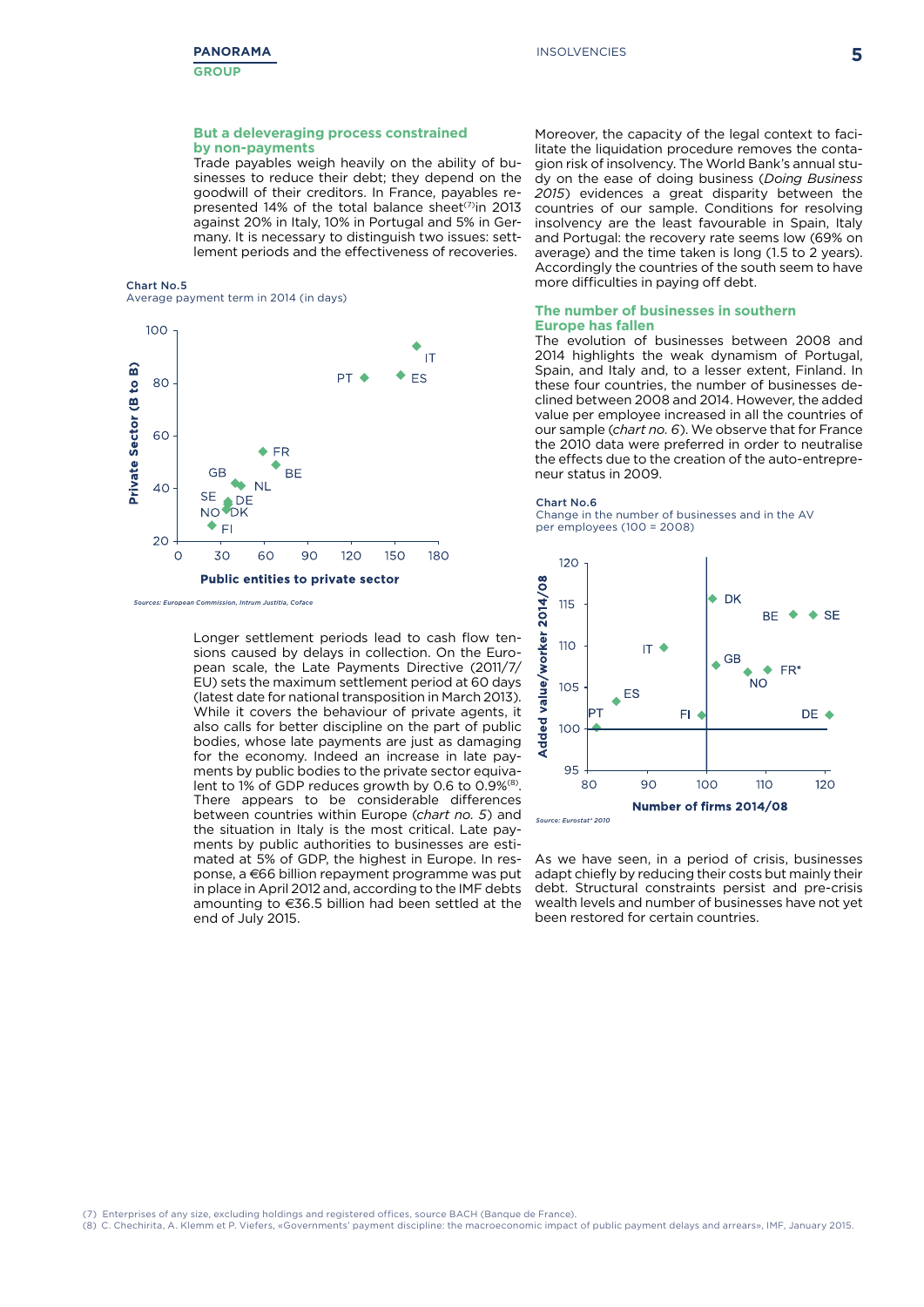#### A CYCLE FOR FEWER BUSINESS FAILURES **Nonlandon In Europe** 2

The accommodating monetary policies of the ECB and of the region's other central banks, the improved competitiveness of the southern countries (chiefly through a reduction in the cost of labour) and the gradual ending of fiscal consolidation policies enabled Europe's economies to return to growth in 2014. This trend is expected to continue in 2015 and 2014. This defia is expected to continue in 2015 and<br>2016 (*chart no. 7*). In its wake, business failures are beginning to fall in most European countries. 23 17

#### **Eurozone activity is recovering, driven**  17 8 **by private consumption**

The Eurozone's economic recovery, begun in 2014, has been confirmed since early 2015. After rising by 0.4% in Q1 2015, Eurozone GDP increased by 0.3% in Q2 2015, mainly driven by domestic demand. Spain, for the third consecutive time, reported the best growth in the Eurozone at 1.0% for Q2 2015, while Italy is beginning a timid return to growth after three years of recession with growth of 0.2% over the same period.



Private consumption is benefitting from the improved labour market situation. The unemployment rate has fallen steadily since the end of 2013 to reach 11.1% in June 2015. Moreover, weak inflation (+0.2% as an annual average at the end of July 2015) is sustaining real household incomes (incomes corrected for price changes), which grew by 2.2% in Q1 2015. In the Eurozone the increase in household income has led essentially to a rise in spending and not to more saving, the savings rate having remained stable (12.8% in Q1 2015).

#### **The Eurozone is benefitting from the fall in oil prices and the depreciation of the euro**

The fall in the oil barrel price (-60% between July 2014 and August 2015) is benefitting importing countries by reducing the energy bill and improving the competitiveness of businesses by reducing input costs, as in the case of the chemicals industry, and transport costs. The fall in the price per barrel is chiefly due to supply-side factors. Production has actually accelerated sharply in the United States (+70% since 2008, 15% of world production), linked to the development of the so-called hydraulic fracking technology. The possible arrival of Iran on this market could again exert pressure on the price. Although its production is limited (3% of world production), its large inventories are likely to change the composition of the market. In Europe, only Norway will be hard hit by the fall in the barrel price. Nevertheless, the gains on the Eurozone are expected to be partially offset by the depreciation of the euro.

Between January 2014 and August 2015, the euro depreciated by about 7% against the dollar and by 4% in terms of the effective nominal exchange rate<sup>(9)</sup>. These changes are largely explained by the divergence in monetary policies between the ECB and the FED, as the first has adopted a quantitative easing programme while the second should adjust its interest rates by the end of 2015 or by early 2016. This depreciation affects the member states unevenly and the effects need qualifying. First of all, intrazone trade remains preponderant with a degree of openness of only 25% in 2014. Countries whose exports are directed more outside the zone (Denmark, Germany and Italy) benefit from the euro's depreciation. On the other hand, the price elasticity of exports<sup>(10)</sup> exacerbates the differences among Eurozone countries. Countries like Germany and the Netherlands, which have weak price elasticity (respectively 0.81 and 0.47) benefit less from the depre-20 poeming crossing or *if* y scribin research that applies clation than countries with stronger price elasticity, such as Spain (1.61), Portugal (2.14) and Italy (2.56)<sup>(11)</sup>.

#### **Business failures: Italy and Norway the only countries still in the red in 2014**

In 2014, the number of insolvencies shrank in 10 of the 12 countries in our sample with an average fall of 9%. This is particularly true for Spain, Denmark and Portugal. Nevertheless, liquidations continued to rise in Italy and Norway (*chart no. 8, page 7*).

(9) The effective exchange rate is the exchange rate of currency zone, measured as the weighted sum of the exchange rates with the different trading partners and competitors. Here it is calculated by the ECB on the basis of the exchange rate of 19 countries. (10) Defined as the variation of demand for a good in line with the change in its price. Weak elasticity reflects weak association between these two variables. (11) N. Balta, K. Fischer, P. Nikolov and L. Vilmi, «Member state vulnerability to changes in the euro exchange rate», European Commission, October 2014.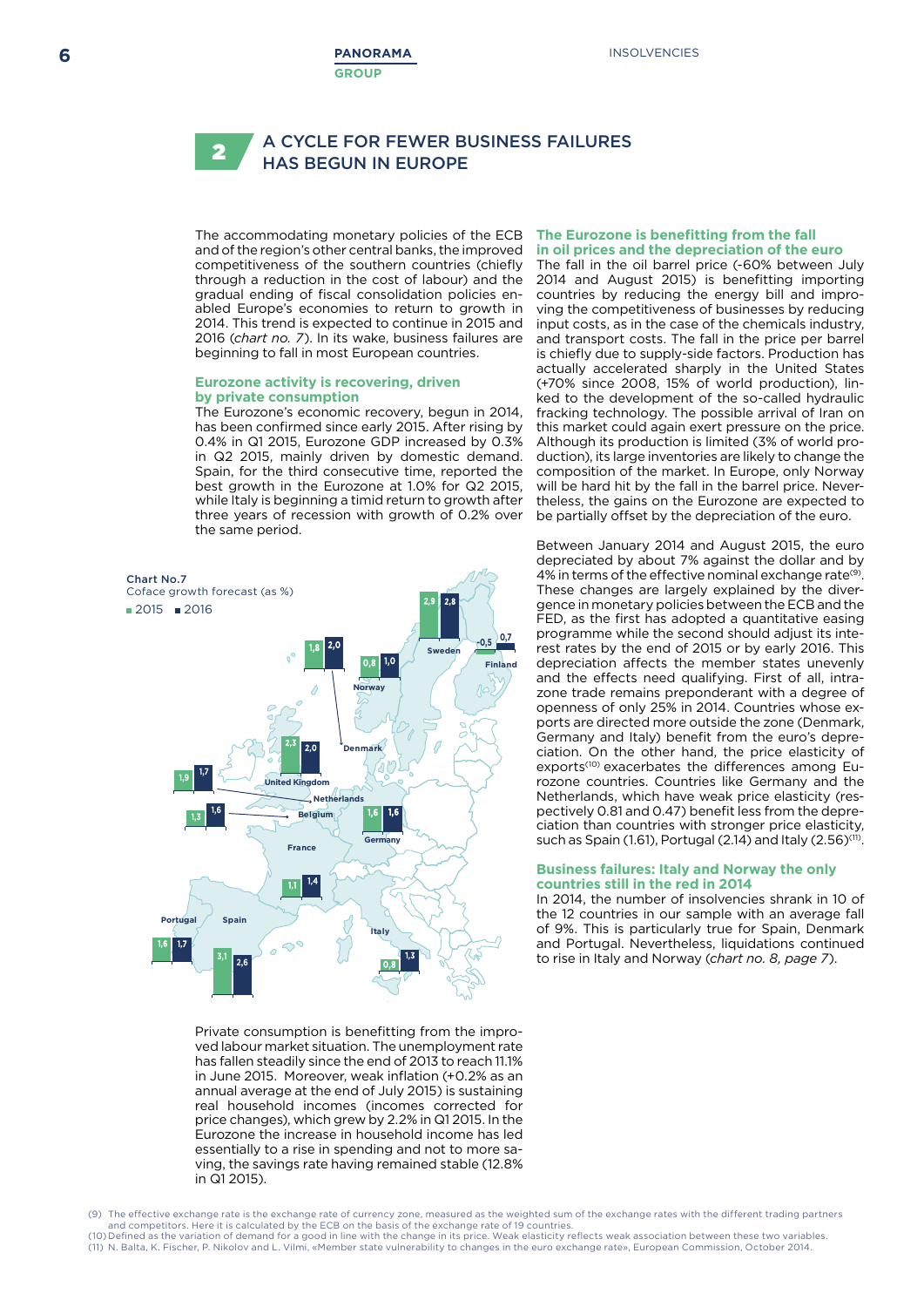#### Chart No. 8

Business insolvencies (in thousands)



In Italy, the surge in insolvencies was particularly strong in the the industrial and construction sectors whose weight in the economy fell (*appendix 2, page 12*) indicating the extent of the crisis on businesses. But Italy also has specific features able to sustain business failures<sup>(12)</sup>. On the one hand, the distribution of businesses shows the greatest concentration of very small enterprises (0 to 9 employees) in our sample (*appendix 1, page 11*). Being more precarious, this type of business is by its nature weaker and therefore likely to increase the number of business failures in a period of crisis through a snowball effect: the failure of a medium-sized enterprise brings in its wake a myriad of small enterprises. On the other hand, in spite of an emergency plan which made it possible to halve public sector payment arrears to private sector businesses, the length of payment terms still burdens businesses (*see page 4 "The constraint of bank deleveraging"*). Meanwhile, the growth of credit to non-financial businesses remains negative at -2.4% as an annual average at the end of July 2105. This is evidence of restructurings still ongoing. Let us recall that in October 2014, out of the 25 banking institutions not meeting the requirements of the ECB's stress tests in the Eurozone, 9 were Italian. Nevertheless, the country has very recently returned to growth with a tangible improvement in Q2 2015 at 0.2% quarter on quarter, but still below the Eurozone average of +0.3%.

Norway also saw its business failures increase in 2014 by 5.6%. The country, the world's 7th largest oil exporter, is suffering from the fall in crude oil prices, which have fallen 50% year on year as at end June 2015. Energy represents 44% of total added value, while oil and gas accounted for 64% of exports of goods in 2013 (UNCTAD). In Q1 2015, Norway's economy registered a negative growth of -0,1% quarter on quarter.

#### **But this decline in insolvencies is constrained by the weakness of investment**

Investment in the Eurozone is still below its pre-crisis level at 19.5% of GDP in 2014 against 23% in 2007. According to a study by the IMF<sup>(13)</sup>, the impact of the financial crisis on investment appears more severe and more durable than that of previous crises. Despite more favourable financing conditions, linked to lower interest rates, investment did not really take off again in 2014. Weak expected demand and, more generally, the climate of uncertainty concerning the development of the European economic cycle, play a part in discouraging investment. Moreover, the capacity utilisation rate has declined with the crisis thereby constraining investment, because businesses are less inclined to invest if they still have unused production capacity. This deficit of investment in the Eurozone restricts its potential for growth: the output gap<sup>(14)</sup>, which measures the difference between potential growth and actual growth, is expected to reach -1.6% between 2013 and 2020 against an average of +0.5% between 2003 and 2007. But the causes are also structural. The Eurozone has been facing a decline in the working age population since 2012 (-0.5% of 15-64 year-olds in 2014) which is leading to the aging of the population. Potential demand has therefore diminished.

#### Chart No. 9

Capacity utilization rate and investment variation in the Eurozone (annual average as %)



That said, we observe at the beginning of 2015 a return to investment mainly driven by the recovery of private consumption and the improvement of the business climate. Moreover, and in order re-activate investment, a European investment plan was put investment, a Luropean investment plan was put<br>in place in November 2014. This European Fund for Strategic Investment (EFSI), endowed with  $C_2$  billion is expected to generate party  $C_2$  and billion  $\epsilon$ 63 billion, is expected to generate nearly  $\epsilon$ 315 billion of investment over the next three years. According<br>the the European Commission<sup>(15)</sup> investment apulal to the European Commission<sup>(15)</sup>, investment could thus increase by  $1.7\%$  in 2015 and by  $4.0\%$  in 2016.

(12) Coface, «What has become of the Italian business model?», June 2013.

- (13) B. Barkbu, S. Berkmen, P. Lukyantsau, S. Saksonovs and H. Schoelerman, «Investment in the Euro Area: Why Has It Been Weak?» IMF, February 2015.<br>(14) World Economic Outlook. IMF. April 2015. (14) World Economic Outlook, IMF, April 2015. 90
- (15) «Spring 2015 Forecast», European Commission, May 2015.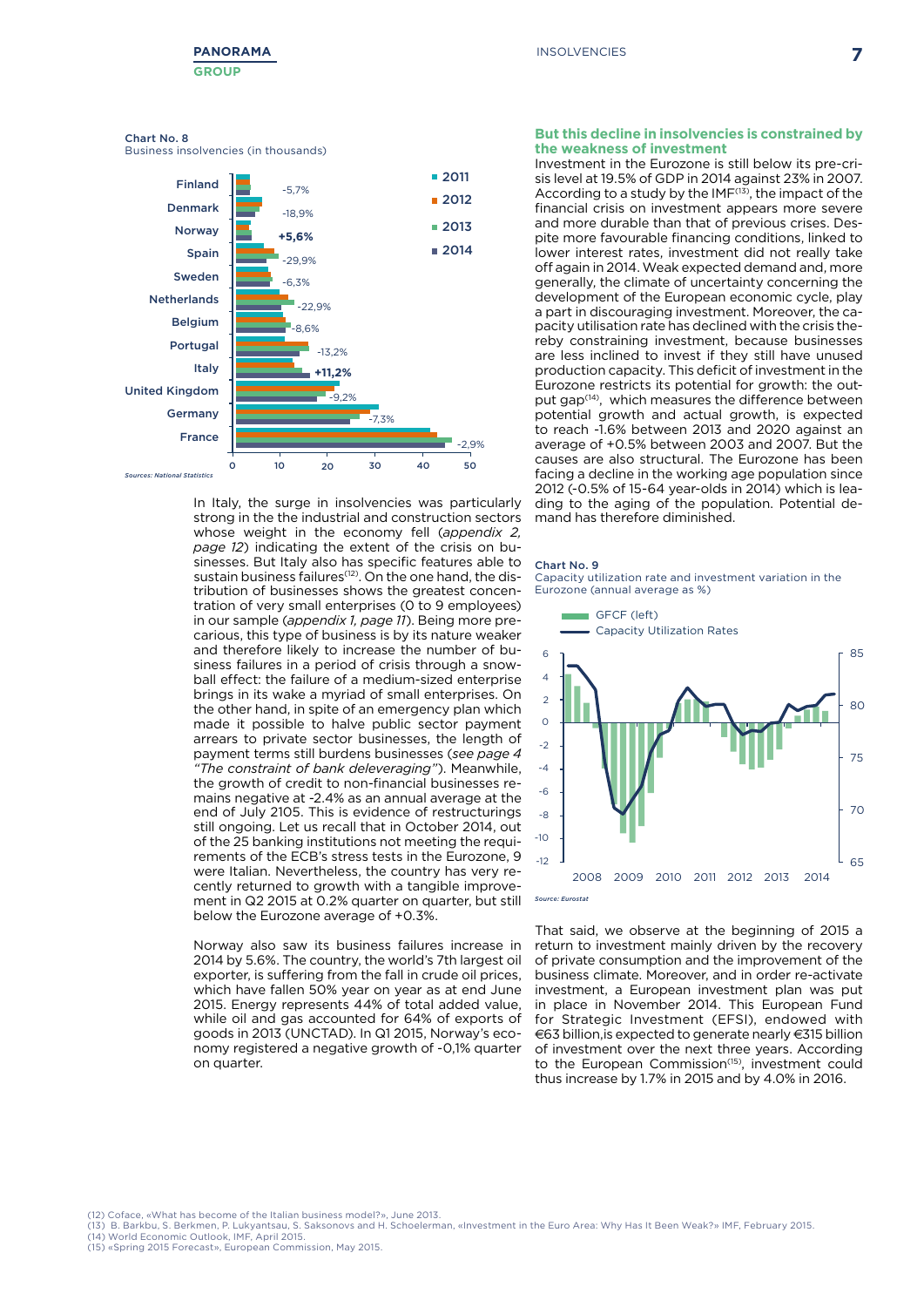#### WILL THE IMPROVEMENT CONTINUE UNTIL THE END OF 2015? 3

We now establish our forecasts of company insolvencies for 2015. While downward trends are continuing in most of the countries, our model tells us that the situation is unlikely to improve in Italy and Norway.

#### **Four variables to explain business failures in Europe**

The quality and diversity of the information available for insolvencies in France look like an exception. Our initial selection was made up of 16 variables but their availability and their explanatory power led us to isolate 4 variables (*table 2*). The data are expressed monthly (except for the GFCF) and form a representative sample of more than 1,000 observations over a period of eight years (from Q1 2007 to Q1 2015), enabling us to capture the subprime as well as the European sovereign debt crisis. Although a number of studies have sought to explain and predict business failures, the originality of Coface's tool lies in the selection of its payment experience among the explanatory variables of the model.

#### Table 2

#### List of the variables selected

| <b>NAME</b>    | <b>DÉFINITION</b>                       | <b>SOURCE</b>                        |  |
|----------------|-----------------------------------------|--------------------------------------|--|
| Coface         | Coface payment experience               | Coface                               |  |
| Climate        | <b>Business climate index</b>           | DG ECEIN                             |  |
| <b>GFCF</b>    | <b>Gross fixed capital</b><br>formation | <b>National</b><br><b>Statistics</b> |  |
| <b>Permits</b> | Number of buildind<br>permits issued    | <b>OECD. Eurostat</b>                |  |

*Source: Coface*

Moreover the high failure rate of new undertakings suggests a need to consider the evolution of new start-ups. Thus a peak of new start-ups would imply a peak of failures with a delay of 1 to 3 years. However, apart from the difficulties in gathering data for our whole sample, this variable has not shown itself to be relevant for explaining the evolution of failures, because in a period of business slowdown the oldest firms are equally affected (*box 2*). Thus this non-linear evolution weakens the explanatory power of this variable. The second relates to the disappearance of new businesses. A failing new business has not necessarily accumulated enough liability to be in a situation from which it is unable to recover and therefore finishes up in a judicial liquidation procedure. A debt cancellation without liquidation can suffice, whereas the data on business failures comprise only company liquidations.

Finally, the positive correlation between the volume of loans granted to non-financial businesses and failures is less intuitive, making it necessary to exclude this variable from the model. Indeed, for our sample, the model shows us that an increase in loans granted to non-financial businesses plays a part in the growth of the number of failures. At first sight an increase in business loans is a positive signal because it demonstrates a certain will to develop and confidence in the prospects of growth. But the period of study reveals the over-indebtedness of businesses in 2008 and the correlation then becomes negative and above 50% from January 2011.

#### BOX 2

### **Mortality rates of businesses according to their age**

A firm's risk of insolvency increases proportionally with its age<sup>(16)</sup> but that does not mean that it is linear. Two main concepts describe this "U-shaped" curve phenomenon: the "liability of "adolescence" and the liability of aging(17).

The first months of a firm's life are associated with the liability of adolescence: the risk of failure then is low, then increases with time to reach its peak at around 3 years and then declines with age. The firm effectively benefits from its initial stock of resources until this is exhausted. But, over time, the risk of failure can increase based on the concept of the liability of aging. With age businesses are no longer encouraged to innovate, to develop their activity or reduce the concentration of their customer portfolio. In a context of stable and dynamic economic growth, they are not penalised. But a prolonged period of slowdown drives some of these old companies towards failure because of increased competitive pressures. For these reasons, in France, the average age of a failing business has been increasing since the beginning of 2009 (*chart no. 10*). A recent study by the Banque de France(18) has also shown that the 2008 crisis affected the oldest businesses as well as the newest.

#### Chart No. 10

Average age of a failing firm in France (in years)



.<br>(16) Freeman, Carroll, Hannan, «The liability of newness: Age dependence in organizational death rates», American Sociological Review, 1983.

(17) Barnett, «The organizational ecology of a technological system», Administrative Science Quarterly, 1990.<br>(18) Fougère, Golfier, Horny and Kremp, «Quel a été l'impact de la crise de 2008 sur la défaillance des entrepri

insolvencies?) Banque de France, 2013.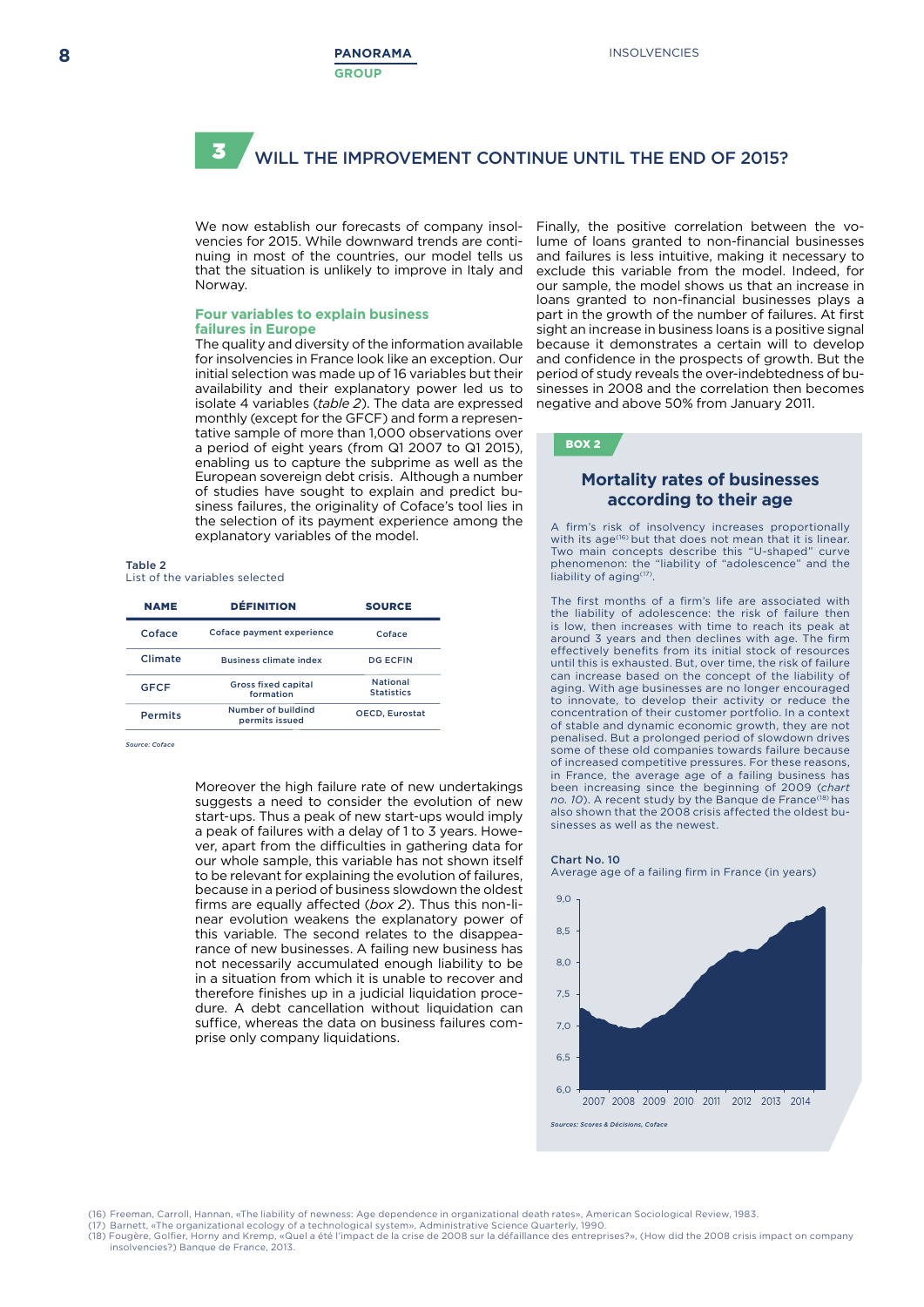The coefficients obtained by model no. 1 can be **Insolvencies should continue to decline**  interpreted insofar as they are approximated to a confidence interval above 99%. This results from the fact that we have chosen, with the automatic selection procedure (see box 3), the variables which allow statistical stability and the least skewed economic interpretation.

#### Table 3 Parameter estimates

| <b>Cœfficients</b>             | Coface<br>℅ | <b>Climate</b><br>Index | <b>GFCF</b><br>% | <b>Permits</b><br>% |
|--------------------------------|-------------|-------------------------|------------------|---------------------|
| <b>Total</b>                   | $0.65***$   | $-0.30**$               | $-0.67**$        | $-0.43**$           |
| South                          | $0.87**$    | $-0.60**$               | $-0.22$          | $-1.52**$           |
| <b>Eurozone</b><br>excl. South | 0,09        | $-0.29**$               | $-1.00**$        | $-0.32**$           |
| <b>Outside Eurozone</b>        | $0.35***$   | $-0.28**$               | $-1.02**$        | $-0.25***$          |

*\*\* p-value <0,01, \* p-value <0,1*

*Source: Coface*

Each variable is expressed as a percentage, except for the business climate index, which is expressed as a value and varies around 0. When the coefficient is positive and the associated variable increases, business failures will increase. On the other hand, if it is negative and the associated variable increases, failures will decline. In this respect, a 10% increase in investment is associed with ta reduction in failures of 6.7% over a year. A better business climate, higher numbers of building permits (considering that, for France, 31% of failures are related to the construction sector) as well as increased investment tend to reduce the number of business failures.

The geographic specificities were subsequently isolated between the countries of southern Europe (Spain, Italy and Portugal), the Eurozone countries other than those of the south (Germany, Belgium, Finland, France and the Netherlands) and the non-Eurozone countries (Denmark, Norway, the United Kingdom and Sweden). This reveals the strong involvement of construction for the southern countries together with their major specialisation (see page 12, Appendix 2): A 10% increase in building permits leads to a 15% decline in business failures. For the other countries within and outside the Eurozone, the dynamics of private investment has high explanatory power (see page 7 "Weak investment depresses growth potential"): a 10% increase in GFCF means a 10% fall in business failures.

# **until the end of 2015**

Forecasts concerning the evolution of business failures obtained by model 2 are approximated with a confidence interval of 95%. We observe that the 2014 trends continue in all the countries studied (table 4, page 10). The biggest falls are expected to materialise in Spain, Portugal and the Netherlands. We note that these three countries recorded the biggest rises in 2013 (chart no. 1, page 3). This can best be described, therefore, as a catch-up effect and a return to the norm of the number of businesses in liquidation.

### BOX 3

#### **Forecasting model's methodology**

#### MODEL 1: EXPLANATION

Our aim is to estimate a linear regression with several variables in order to explain the variations in business failures in the 12 countries in our sample. We first made use of an automatic procedure for selecting the variables (selection procedure according to the so-called "Akaike" criteria) for inclusion within the model. This resulted in the final selection of our four variables. Our aim was then to approximate to the following equation:

$$
Y_{i,t} = \beta_0 + \beta X_{i,t} + W_i + \epsilon_{i,t}
$$

Where  $Y_{i,t}$  corresponds to the annual variation in business failures for a country i at time t.  $\beta_0 + \beta X_{i,t}$ corresponds to a standard linear equation in which the four variables that we have selected appear (Coface, Climate, GFCF, Permits).  $\epsilon_{i,t}$  corresponds to the error (or residue) between the true value  $Y_{i,t}$  and our estimate. Finally our model includes *Wi* which corresponds to all the characteristics belonging to each country and not explicitly expressed by our variables (GDP, unemployment, etc.). Including this coefficient allows us, in the case of a panel model, to better estimate the coefficients associated with our four variables. This method is called the control of individual characteristics by the inclusion of fixed effects *Wi* .

#### MODEL 2 : FORECASTING

We estimate an alternative regression in order to predict the short-term variation in business failures. The premise is to consider the variables selected in the first model as leading indicators. In other words, these variables, correlated over time with business failures, can influence future variations in failures. Quantifying the relation between failures and our five variables brought forward nine months enables us to estimate business failures for the end of 2015.

$$
Y_{i,t} = \beta_0 + W_i + \alpha_i Y_{i,t-9} + \beta X_{i,t}
$$

We use the same coefficients for all countries in order to have a better approximation. We then correct for each country. The result  $Y_{i,t}$  corresponds to our prediction of  $Y_{i,t}$ thanks to the indicators brought forward by nine months  $Y_{i,t}$ -9.  $W_{i,t}$  corresponds to the same term capturing the same effects, as that of the model previously described. *Y<sub>it-</sub>9* corresponds to the failures taken nine months previously allowing us to capture a "snowball effect". We use the same coefficients for all the countries in order to have a better approximation. We then correct for each country individually depending on the discrepancies with the general model.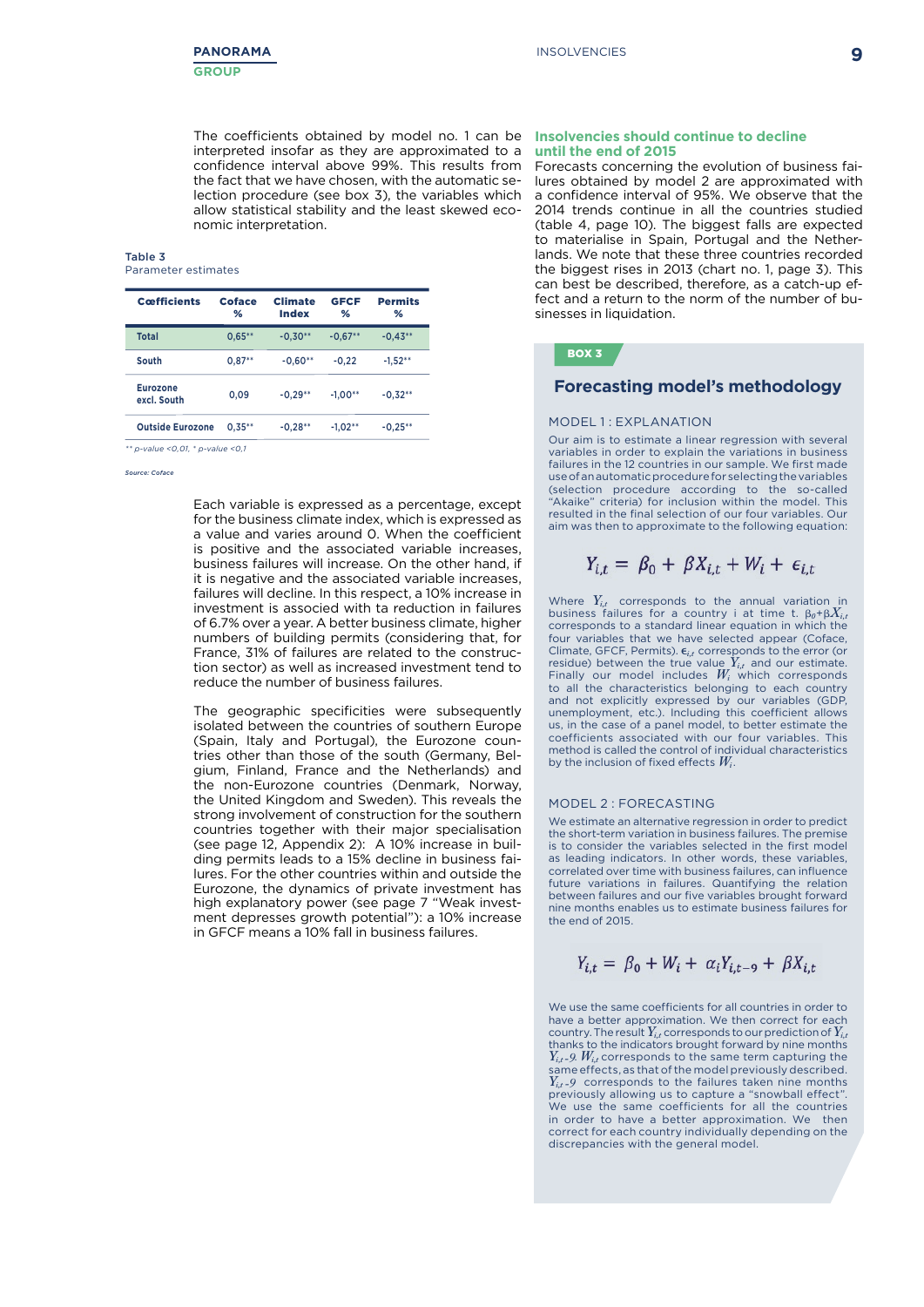observable since the end of 2010 could come to an end since we foresee a variation of between -3% and 0% at the end of 2015. This situation reflects more a normalisation of failures as their number reached their lowest point 1995 at 23,500 businesses concerned annually. In Belgium the downward trend of failures could stabilise. The situation of businesses is benefitting from more vigorous private demand (+0.7% in Q1 2015). The business climate has not been so well oriented since June 2014 and the granting of loans to non-financial businesses has been growing since April 2015 to reach an annual average of +1.2% as at end July 2015. However, the property sector remains under strain and the number residential construction permits is showing a fall of 13% as an annual average at 46,200 permits – the lowest since April 2014. Considering that 37% of business failures at the end of June 2105 concern the construction sector, failures could increase in 2015.

Norway and Italy are expected to see their business failures increase further. Italy, which underwent the greatest increase in 2014 of 11%, will remain in the red with a prediction of 7%. The causes there are structural. It is one of the countries of southern Europe with the biggest contribution of industry to its economy (*see appendix 2, page 12*). Italian businesses suffer from a highly competitive environment, especially against Germany. The high degree of price elasticity shows the low added value of their exports. We point out that our model

In Germany, the decline in business failures does not take into account the effects of the euro's devaluation on Italian exporters. Their exports of goods were thus growing by an average of 3.5% annually in June 2015. On the other hand the longest payment delays in our sample are putting pressure on the accounts of businesses. Finally the omnipresence of small firms weakens their viability. In Norway the increase in business failures will continue at a predicted +6% in 2015, as in 2014. With the fall in the oil price specialised businesses will remain under pressure at the end of this year.

#### Table 4

Predictions of business liquidations by country

| <b>COUNTRY</b>        | 2014     |        | 2015 |        |        |            |
|-----------------------|----------|--------|------|--------|--------|------------|
|                       | number   | var%   |      | number | var%   | inter*     |
| Germany               | 24 0 8 5 | $-7%$  |      | 23700  | $-2%$  | $-3:0$     |
| <b>Belgium</b>        | 10736    | $-9%$  |      | 10 600 | $-1%$  | $-2:0$     |
| <b>Denmark</b>        | 4049     | $-19%$ |      | 3800   | -5%    | $-7: -3$   |
| <b>Spain</b>          | 6407     | $-30%$ |      | 5100   | $-20%$ | $-22: -19$ |
| <b>Finland</b>        | 2953     | $-6%$  |      | 2700   | $-8%$  | $-9: -6$   |
| <b>France</b>         | 44 123   | $-3%$  |      | 42800  | $-3%$  | $-4: -2$   |
| <b>Italy</b>          | 15 714   | 11%    |      | 16800  | 7%     | 5:9        |
| <b>Norway</b>         | 3434     | 6%     |      | 3600   | 6%     | 5:7        |
| <b>Netherlands</b>    | 9669     | $-22%$ |      | 7600   | $-21%$ | $-23: -20$ |
| Portugal              | 13 4 8 9 | $-13%$ |      | 11300  | $-16%$ | $-18: -15$ |
| <b>United Kingdom</b> | 17 120   | $-9%$  |      | 15 400 | $-10%$ | $-11: -8$  |
| Sweden                | 7 3 9 5  | $-6%$  |      | 7000   | $-6%$  | $-7: -4$   |

*\* Cœfficient's confidence interval in percentage*

*Source: Coface*



The financial crisis precipitated a large number of businesses into bankruptcy. In 2009, the 12 countries in our sample reported rises in the number of business failures. Although activity recovered in the following year, the recovery was of short duration because in 2012 and 2013 businesses were faced with a new economic slowdown in the Eurozone.

The Eurozone's emergence from recession in 2014 greatly benefitted businesses reflected in lower insolvency rates in 10 of the 12 countries studied. Businesses adapted their cost structure and reduced their debt burden enabling them to restore their margins. In 2015, the decline in failures will continue in most of the countries in our sample in line with the slight acceleration of growth in the Eurozone.

However, the situation of businesses in some countries remains critical. This is particularly true for Italy and Norway where business failures are expected to increase respectively by 7% and 6% in 2015. The numerous Norwegian businesses specialised in energy will continue to suffer from the low oil price. In Italy, the slow recovery of the economy will still put pressure on the smallest businesses, which are very numerous across the country.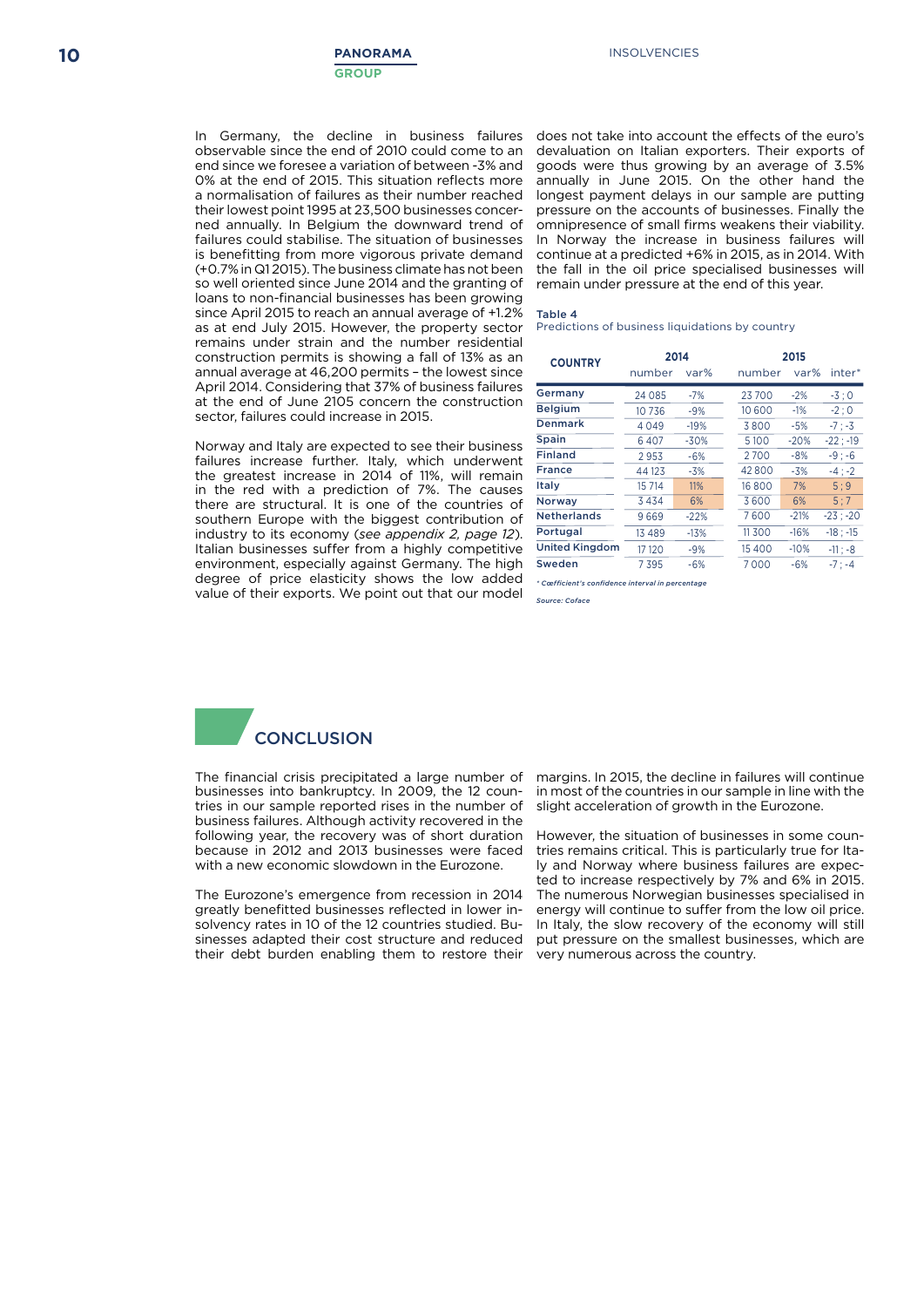APPENDICES

### APPENDIX 1: breakdown of entreprises by workforce size (2014)

*Source: SME Performance Review, Eurostat*

















#### **PORTUGAL UNITED KINGDOM SWEDEN**



**ITALY NORWAY NETHERLANDS**

28% 27%

19% 16% 15% 15%

37% 41%

94%

5%



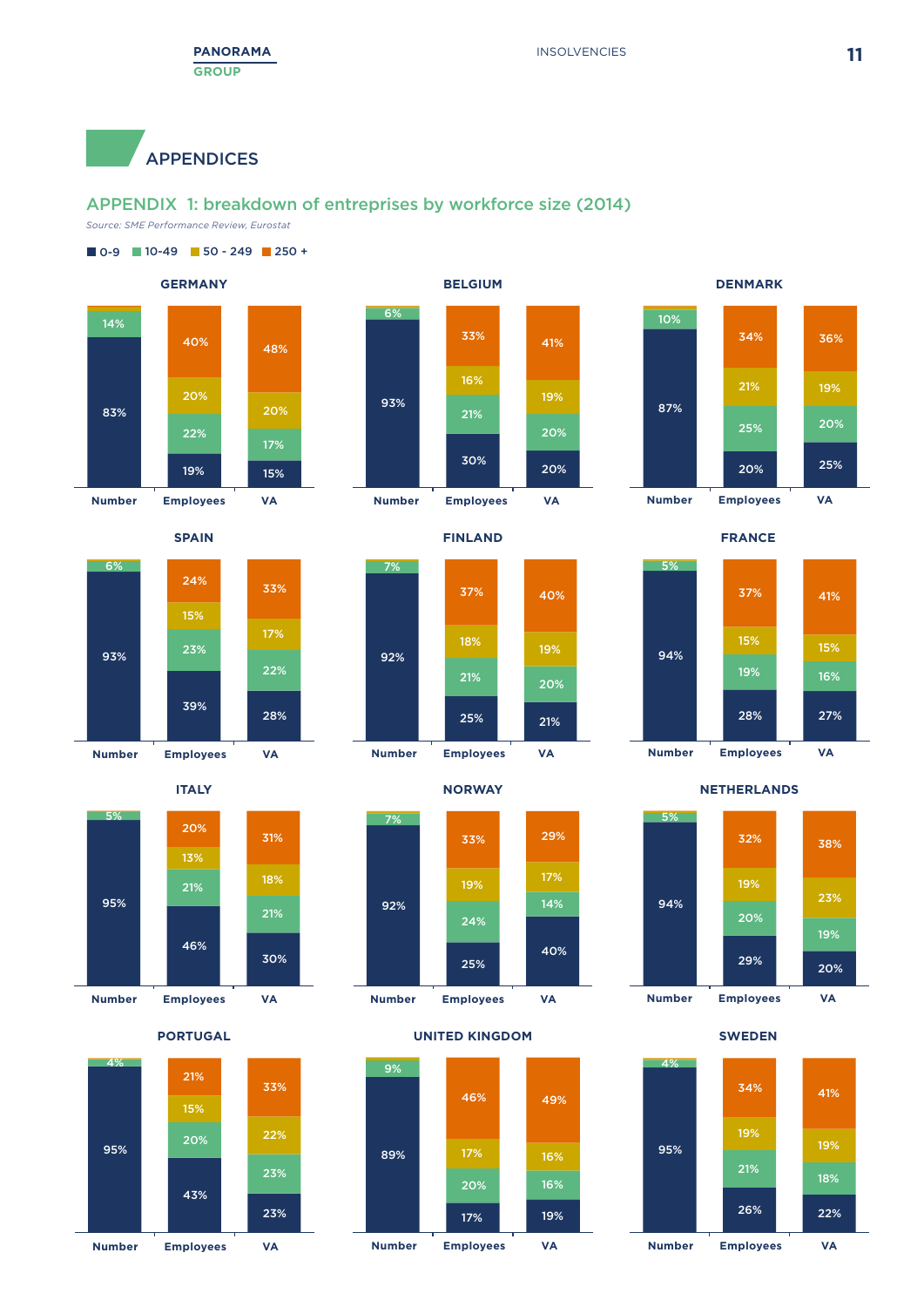## APPENDIX 2: breakdown of entreprises by activity sector

*Source: SME Performance Review, Eurostat*

 $-$  Number 2014  $-$  AV 2014  $-$  AV 2008

Services

Retail



Retail Services

 $Reta$ il  $\sim$  Services

**12**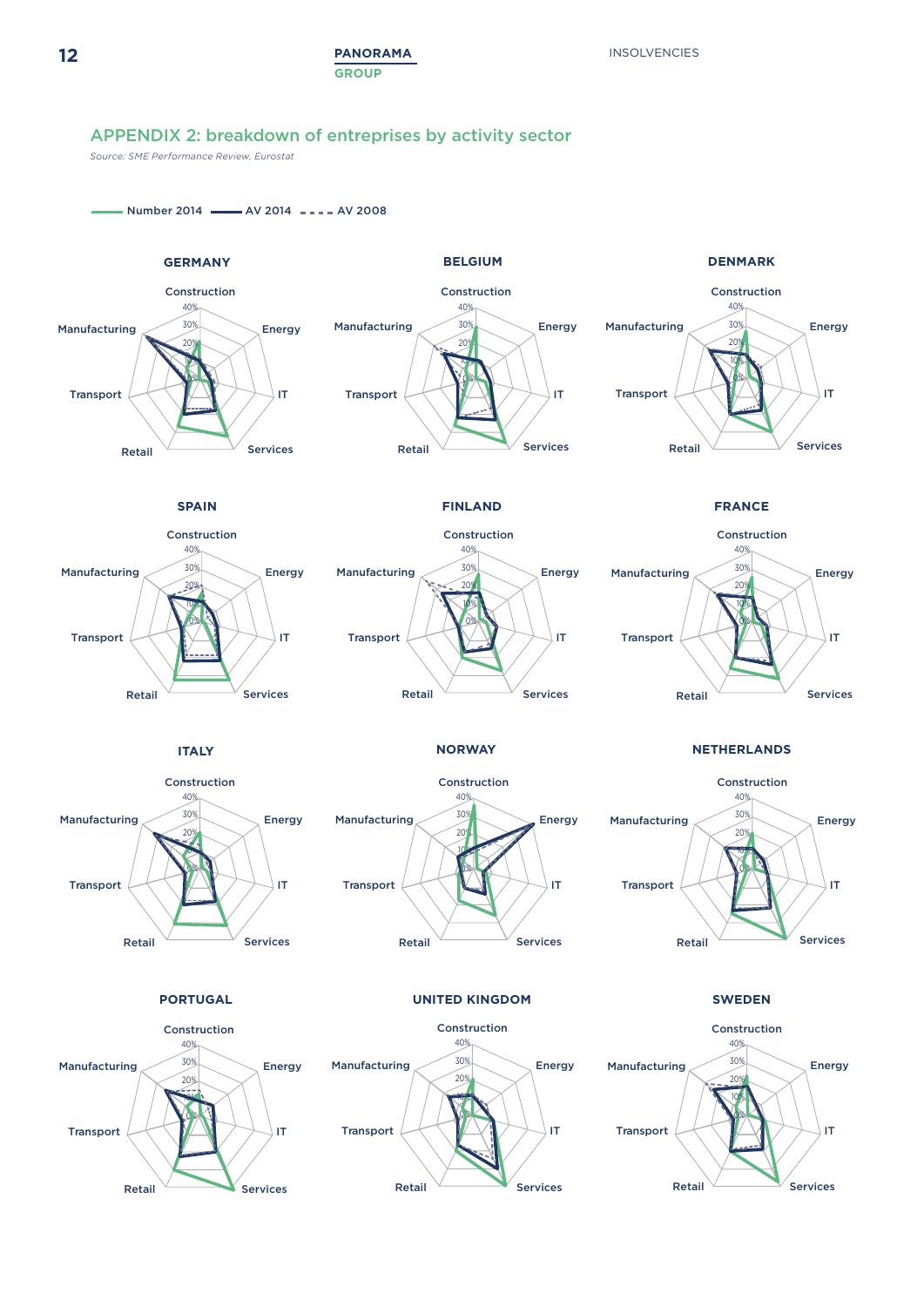## APPENDIX 3: variation in company insolvencies and COFACE forecast (annual average)

*Source: Reuters and coface*

Insolvencies **Forecast** 























**PORTUGAL UNITED KINGDOM SWEDEN**





**-3%**

-10 08 09 10 11 12 13 14 15

**ITALY NORWAY NETHERLANDS**